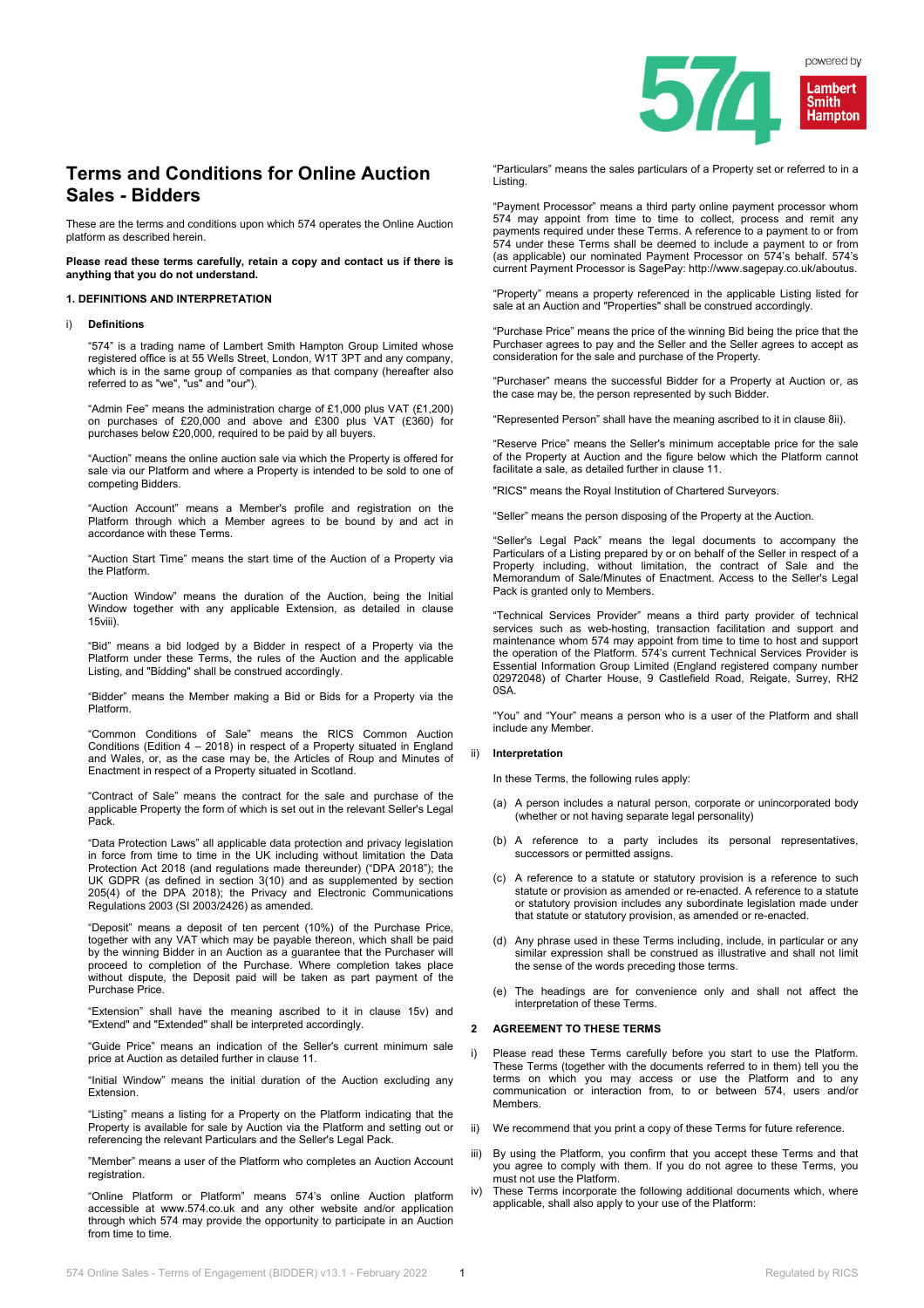powered by **Lambert** Smith<br>Hampton

- (a) Our Privacy Policy (www.574.co.uk), as may be amended from time to time, which sets out the terms on which we process any personal data that we collect from you, or that you provide to us including any data process by our Technical Services Provider. By using the Platform, you consent to such processing and you warrant that all data provided by you is accurate, complete and up to date.
- (b) Our Cookie Policy (http://www.574.co.uk/cookies), which sets out information about the cookies collected or used by the Platform.
- (c) Our Acceptable Use Policy (at Schedule 2 to these Terms), which sets out the permitted uses and prohibited uses of the Platform. When using the Platform, you must comply with this Acceptable Use Policy.
- (d) The Buyer's Guide (www.574.co.uk).
- (e) Where applicable, the Common Conditions of Sale.
- v) To the extent that there is an inconsistency or conflict between any of the provisions of the above policy documents listed in clauses 2iv)(a), 2iv)(b) and 2iv)(c), or the Buyer's Guide clause 2iv)(d) and the provisions of these Terms, the provisions of these Terms shall prevail.

# **3 CHANGES TO THESE TERMS**

- i) We may revise the Terms at any time by amending these pages.
- ii) Please check this page from time to time to take notice of any changes we make, as they are binding on you.

# **4 CHANGES TO THE PLATFORM**

- i) We may update the Platform from time to time, and may change the content at any time. However, please note that any of the content on the Platform may be out of date at any given time, and we are under no obligation to update it.
- ii) We do not guarantee that the Platform, or any content on it, will be free from errors or omissions.

#### **5 ACCESSING THE PLATFORM**

- i) The Platform is made available free of charge.
- ii) We do not guarantee that the Platform, or any content on it, will always be available or be uninterrupted. Access to the Platform is permitted on a temporary basis. We may suspend, withdraw, discontinue or change all or any part of the Platform without notice. We will not be liable to you if for any reason the Platform is unavailable at any time or for any period.
- iii) You are responsible for making all arrangements necessary for you to have access to the Platform including, without limitation, ensuring that you have working hardware and sufficient internet connection.
- iv) You are responsible for ensuring that all persons who access the Platform through your internet connection are aware of these Terms and other applicable terms and conditions, and that they comply with them.
- v) We do not represent that content available on or through the Platform is appropriate or available in locations other than the United Kingdom. We may limit the availability of the Platform or any service or described on the Platform to any person or geographic area at any time. If you choose to access the Platform from outside the United Kingdom, you do so at your own risk.

### **6 REGISTERING AN AUCTION ACCOUNT**

- i) Users may access and view certain areas of the Platform without registering their details including the Listings pages. However, certain areas of the Platform are open only to Members.
- ii) Each user warrants and represents that all information and documents provided to 574, the Seller or their representative or any other user of the Platform during the Auction Account registration process or at any time via the Platform or otherwise in relation to an Auction is and shall be up-todate, complete, truthful, accurate and not misleading.
- iii) You must create and register an Auction Account before you will be able to Bid in an Auction.
- iv) In order to Bid in an Auction we will ask you to provide to us and/or our Payment Processor certain information and documentation which may include, without limitation:
	- (a) Proof of your identity;
- (b) Proof of your address;<br>(c) Your solicitor's details;
- Your solicitor's details; and
- (d) Your bank or credit or other card details.
- v) Notwithstanding the generality of the foregoing, Members may be required to upload securely to the Platform relevant identification and verification information and supporting documents, which may include, without limitation:
	- (a) In the case of an individual we will require a copy of a Government issued form of photographic identification (such as, for example, a UK driving licence or passport) along with proof of address (such as, for example, a bank statement or utility bill (which, in each case, must be dated within the last three months)).
	- (b) In the case of an individual acting on behalf of a third party individual, we will require copies of the above documents for each individual party to the transaction, and;
	- (c) Where applicable, certain further information and documentation relating to any represented person.
- vi) Where you are acting as agent for a proposed nominee Purchaser, and the precise person or entity details of such proposed Purchaser are known prior to the Auction, we may also require you to provide relevant identification and verification information and supporting documents in respect of that person. Where the precise identity of such proposed nominee Purchaser is not known prior to the Auction (for example in the event that a nominee Purchaser is a special purpose vehicle to be incorporated at a later date), and you are the winning Bidder, you will be required to submit relevant identification and verification information and documentation within one Business Day of the close of the Auction.
- vii) 574 shall review your application to register to Bid and we will notify you if your registration is approved. We may decline to register an Auction Account application in our absolute discretion.
- viii) To the extent required by 574 in order to comply with our 'Customer Due Diligence' requirements and obligations under applicable anti-money laundering regulations (and any related, applicable legislation, rules or regulations), we may restrict Members from registering more than one Auction Account without express authority so to do and, where necessary, we reserve the right (in our absolute discretion) to make further due diligence enquiries and to seek further verification and/or implement further controls and monitoring systems with respect to relevant Auction Account registrations or attempted registrations.

# **7 AUCTION ACCOUNT SECURITY**

- i) If you choose, or you are provided with, an Auction Account username, password or any other piece of information as part of our security procedures, you must treat such information as confidential. You must not disclose it to any third party.
- ii) We have the right (in our absolute discretion) to disable any username or password, whether chosen by you or allocated by us, or suspend or terminate your Auction Account, at any time, if in our reasonable opinion you have failed to comply with any of the provisions of these Terms.
- iii) If you know or suspect that anyone other than you knows your username or password, you must promptly notify us at  $max@574.co.uk$  or call 020 7198 2051.

# 8. **AUTHORITY**

- i) Each Member warrants and represents that they have authority to use the Platform, register to participate in an Auction, Bid on a Property and enter into a binding contract to purchase a Property, whether on behalf of another person or Purchaser or otherwise.
- ii) Where a Member creates an Auction Account and/or uses the Platform on behalf of another person ("represented person"), such Member warrants and represents that they have the authority to bind that represented person to these Terms and any contract for the purchase of a Property and in the circumstances, a reference to "Member", "you" and "your" and any other reference to you or your Auction Account and/or any warranties, representations, statements, promises, acts or omissions of you are deemed to apply equally to such represented person who shall be and shall remain responsible and liable for the same as obligor under these Terms and, where applicable, any Contract of Sale.
- iii) Where necessary, we reserve the right (in our absolute discretion) to make further due diligence enquiries, seek further verification and/or implement further controls and monitoring systems with respect to establishing the identity of any represented person.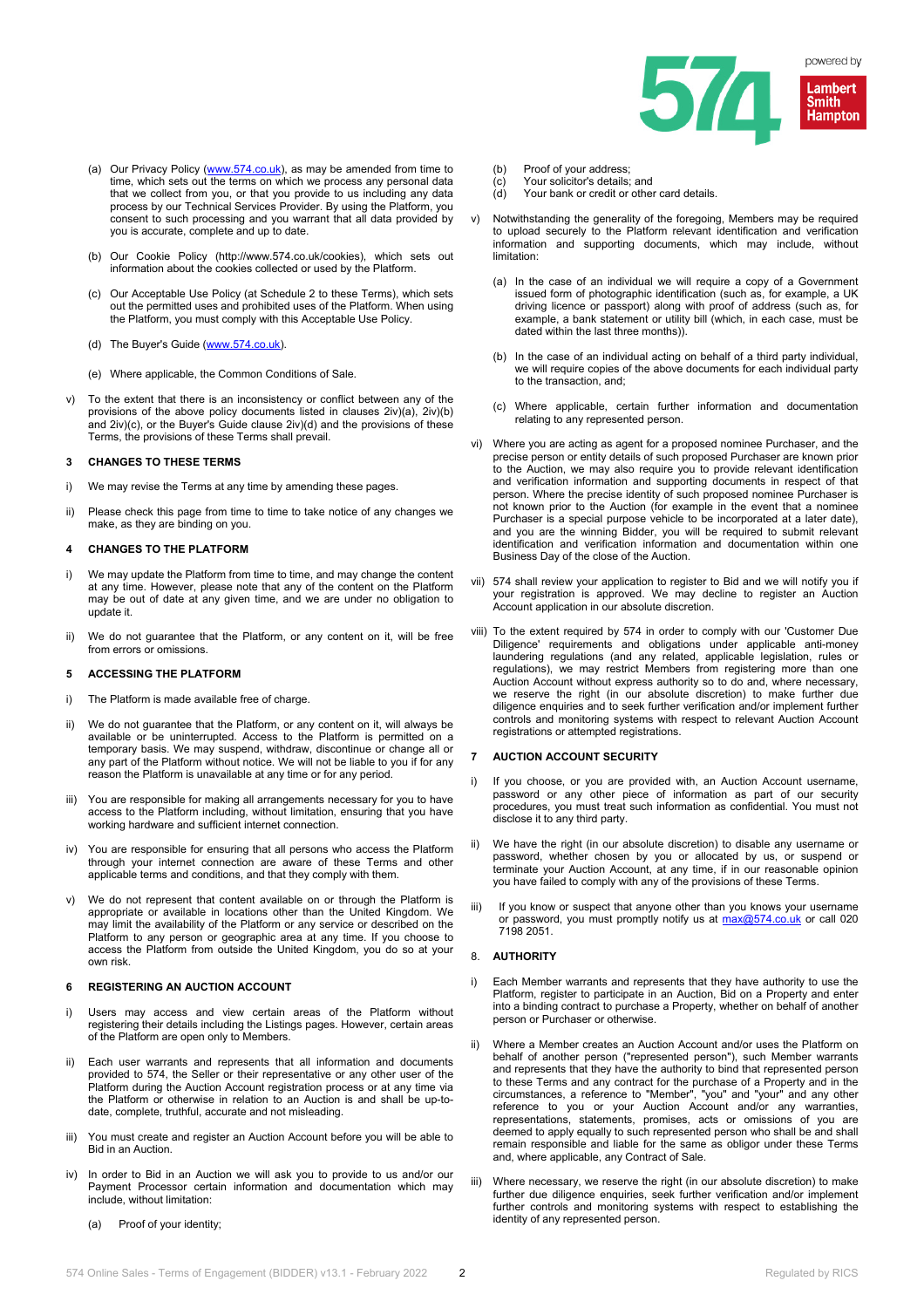

iv) If the Purchaser wishes to change the purchasing entity following the close of the auction, for example to a Special Purpose Vehicle, the Purchaser agrees to pay £100 plus VAT in addition to the Admin Fee to cover the additional administration costs associated with this change.

### **9 OPERATION OF THE PLATFORM AND CONDUCT OF THE AUCTION**

- i) We will perform our obligations under these Terms with reasonable skill and care.
- ii) We act as agent for each Seller under which authority we may:
	- (a) prepare the Listing based on information provided by the Seller:
	- (b) offer each Property for sale by way of online Auction via the Platform;
	- (c) receive and hold the Deposit for the Seller; and
	- (d) sign each Memorandum of Sale and Contract of Sale, or Articles of Roup, or Minutes of Enactment, as appropriate, as agents for the Seller.
- iii) We shall be entitled to delegate performance of appropriate services from time to time by instructing one or more other persons, firms or companies (whether as sub-agent or in any other capacity) upon such terms as we consider appropriate in our sole and absolute discretion which may include, without limitation, our designated Payment Processor and our Technical Services Provider.
- iv) We shall use our reasonable endeavours to provide online Auction facilities through the Platform and to hold the Auction on the date and time referred to in the Listing.
- v) In the event of a failure of internet connectivity, hardware, servers or software or any other issue affecting our ability to run the Auction and/or the Platform or your ability to access the Platform and, where applicable, make Bids and/or send/receive notifications, 574 reserves the right to suspend or cancel an Auction. Wherever possible, and subject to instructions from the Seller, 574 shall use our reasonable endeavours to re-list or re-start any affected Auction.
- vi) Our decision on the conduct and outcome of the Auction via the Platform shall be final.
- vii) We may cancel or rearrange an Auction at our discretion and shall not be liable to any person for any loss or damage suffered by reason of the fact that the Auction is not or cannot be held at all or at the date and time referred to in the Listing.
- viii) 574 further reserves the right (in our absolute discretion) to declare all results of the Auction as being null and void for any reason in our sole and absolute discretion without providing a reason.
- ix) We may elect to divide Listings into multiple Properties or combine more than one Property into a single Listing.
- x) A Property may be sold or withdrawn from sale prior to the commencement of the Auction.
- xi) The Property will be sold in accordance with the terms of the Contract of Sale and, where applicable and indicated or referenced in the relevant Listing and/or Seller's Legal Pack, the Common Conditions of Sale.
- xii) 574 shall send the Members emails in the circumstances set out in Schedule 1 to these Terms.
- xiii) In common with other auctioneers, 574 has recommended to all Sellers that they adopt the Common Conditions of Sale applicable for the relevant Property, and these should be available in the Seller's Legal Pack and will be available via the Listing and/or via the Seller's solicitors. In addition, they are available on the 574 website www.574.co.uk.

# **10 LISTINGS**

- i) We will use our reasonable endeavours to make Listings for forthcoming Auctions available for viewing on the Platform.
- ii) Members who wish to make an enquiry of the Seller should contact the Seller's solicitor as referenced in the applicable Listing.
- iii) A copy of any Seller's Legal Pack which is made available to 574 will be available to view via the applicable Listings page on the Platform.
- iv) The information contained in a Listing is provided for general guidance and for illustrative purposes only. 574 accept no responsibility for, and, to the

fullest extent permitted by law, exclude any liability for, any loss or damage whatsoever arising out of or related to the accuracy or completeness of any information contained in a Listing or for any action taken in reliance on such information by any person whether Bidder or potential Bidder, Purchaser, potential Purchaser, estate agent, advertiser, introducer or otherwise. We do not make any representation or give any warranty, guarantee, condition, undertaking or term either expressed or implied as to the condition, quality, state of readiness or fitness for purpose of any Property.

- v) Notwithstanding the generality of the foregoing, please note that:
	- (a) all descriptions, dimensions, references to condition and necessary permission for use and occupation, and other details are provided by the Seller, but no person, whether potential Bidder, Bidder, Purchaser, potential Purchaser, estate agent, advertiser, introducer or otherwise, should rely on them as statements or representations of fact, but must satisfy themselves by inspection or otherwise as to the correctness of each of them; and
	- (b) commentary, descriptions, figures, plans, images and representations are illustrative only.
- vi) No person employed or engaged by or on behalf of 574 has any authority to make or give any representation or warranty whatever in relation to any Property. The Platform does not constitute, nor constitute part of, an offer, contract, warranty or guarantee.
- vii) You should take appropriate steps to verify any information contained in a Listing or otherwise on the Platform including by viewing and inspecting any applicable Property (including the conduct of any relevant surveys) and any other relevant documentation.
- viii) We suggest that any potential Bidder or Purchaser seeks proper legal, accounting, banking, tax, surveying and, if appropriate, independent financial advice, from a qualified professional adviser. Nothing on the Platform shall be regarded or taken as legal, financial, or any other advice.

#### **11 GUIDE PRICE AND RESERVE PRICE**

- i) The Reserve Price is not disclosed and remains confidential between the Seller and 574.
- ii) Where applicable, the Guide Price shall be displayed or referenced on the relevant Listing.
- iii) Both the Guide Price and the Reserve Price are subject to change up to and including the day of the Auction.

# **12 BEFORE BIDDING**

- i) Any Bidder shall be deemed conclusively to have read, understood and agreed to these Terms and any documents referred to herein including, without limitation, the Common Conditions of Sale (where applicable), the Seller's Legal Pack, all the relevant parts of the Platform and the relevant Listing, memorandum of sale, Contract of Sale and the Buyer's Guide (www.574.co.uk).
- ii) Any Bidder shall be deemed to have taken all necessary legal and professional advice and to have made enquiries and have knowledge of all alterations and amendments to the Listing that there may be in relation to an individual Property for which such Bidder proposes to Bid and the Bidder shall be deemed to have full knowledge of all notifications and announcements issued via 574 or the Seller via the Platform or otherwise that relate to such Property. The onus will lie with the Bidder to check for any relevant changes to the Listing including checking relevant emails and Platform messages and notifications for updates.
- iii) If you are not sure on which Property you intend to place a Bid or any other aspect relating to the Property, please do not Bid.

#### **13 ACCESS/VIEWINGS**

- i) It is strongly recommended that any potential Bidder or Purchaser makes every effort to physically view and inspect the Property including where possible by instructing a professional surveyor in advance of the Auction.
- ii) 574 is not obliged to organise or carry out accompanied viewings with potential Bidders or Purchasers. Where we do provide access for viewings, 574 may deliver keys to prospective Bidders or to persons authorised by the prospective Bidders for inspection of the Property.
- iii) Where keys are made available in accordance with this clause 13, 574 will obtain confirmations from the prospective Bidder or other authorised person to whom the keys are made available that they will be returned and that they are made available only to enable inspection of the Property.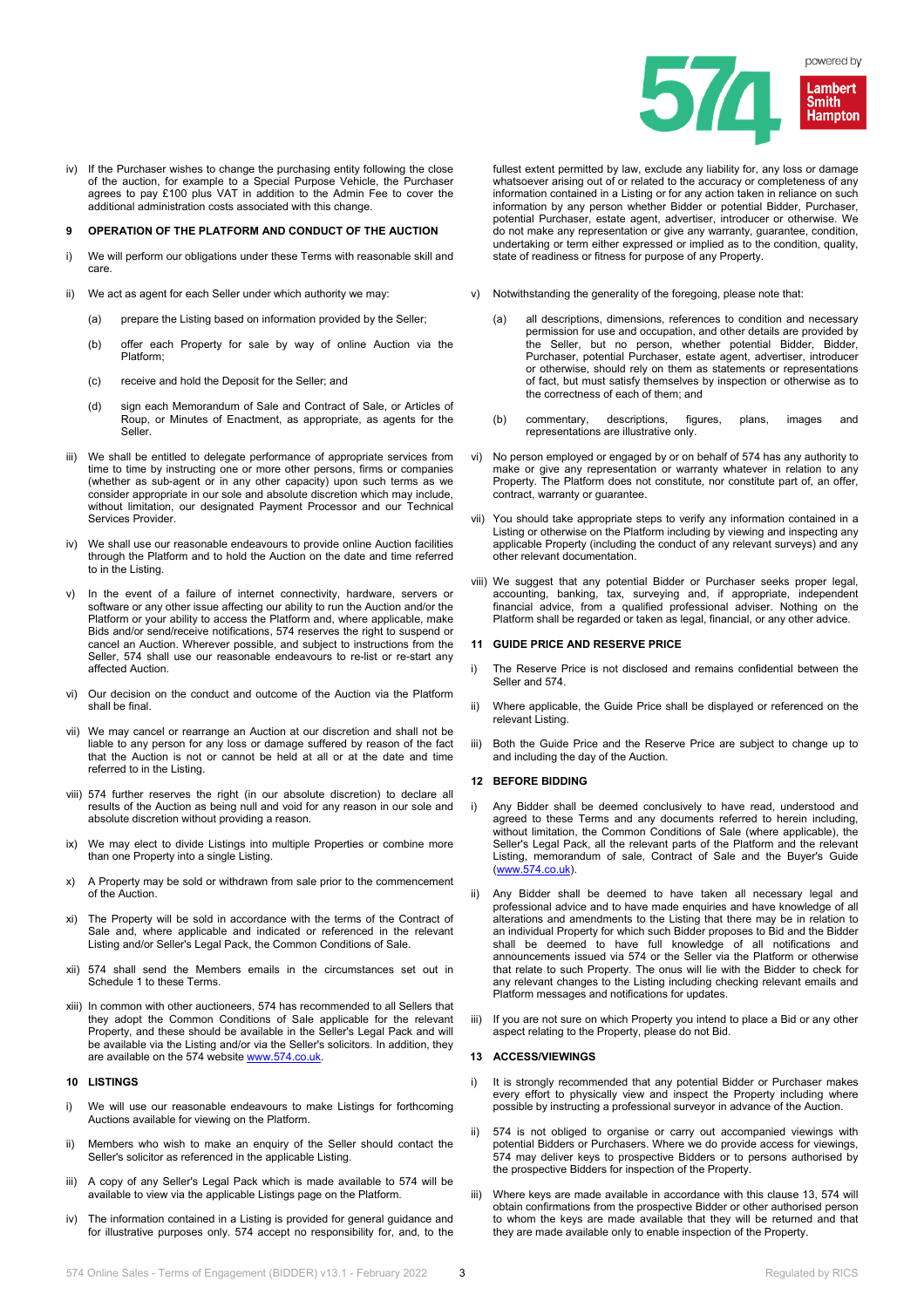

iv) Any potential Bidder or Purchaser given access to the Property for the purposes of a viewing or inspection will indemnify 574 and hold us harmless against any losses, damages or claims that may be made or suffered by reason of any damage or loss to the Property directly or indirectly by reason of the fact that the prospective Bidder or other authorised person is given access to the Property. 574 shall not be responsible for any such loss, damage, or claim suffered by or made against any potential Bidder or Purchaser.

### **14 SECURITY AUTHORISATION AND DEPOSIT**

- i) A security payment or pre-authorisation may be required in order for a Member to place a Bid ("Security"), in advance of the Auction Start Time.
- ii) We will handle the Security as follows:
	- (a) Security Authorisation:
		- a. Where applicable (in 574's absolute discretion), we may require a pre-authorisation hold on a Member debit or credit card in order to allow a Member to place a Bid ("Security Authorisation"). The amount of the Security Authorisation will typically be 10% of the Guide Price subject to a minimum of £1,000 and a maximum of £5,000, although this is subject to change in our absolute discretion.
		- b. Funds in respect of the Security Authorisation will not leave a Bidder's account unless such Bidder wins the applicable Auction.
		- c. Bank telegraphic transfer (or 'TT'). Where applicable (in 574's absolute discretion), we may accept a TT payment of the Security direct to 547's client account, the Seller's solicitor's client account, or any other nominated account.
- iii) Where 574 accepts payment of the Security from a Bidder via debit or credit card or TT and the Bidder is unsuccessful in the applicable Auction, 574 will return the Security to the bank account from which the payment originated.
- iv) The Security for unsuccessful Bidders in an Auction shall be released or, as the case may be, refunded, within two Business Days of the end of the Auction.
- v) Subject to clause 14ii)(a)b and 14vii), in the event that a Bidder wins an Auction, we shall be entitled to charge or hold the full amount of the Security to be used as part-payment of the Deposit.
- vi) Unless otherwise agreed by 574, the Security and Deposit shall be calculated and paid in GB pounds sterling (£). Any applicable foreign exchange rates will be at the rate notified by 574. Any foreign exchange fees will be payable by the Bidder.
- vii) Where the Security exceeds ten percent (10%) of the Purchase Price (being the required Deposit), we shall be entitled to charge (in the case of a Security Authorisation) or retain (in all other cases) the Deposit amount.
- viii) Subject to 574's instruction and absolute discretion, the winning Bidder shall pay the balance of the Deposit using one of the following methods:
	- (a) In form of a Solicitor's undertaking, or;
	- (b) By way of payment into 574's client account via debit or credit card or TT payment.
- ix) Within two business days of the end of the Auction, the winning Bidder will be required to pay to 574:
	- (a) The balance of the Deposit (if any), being a sum equal to the Deposit amount minus any Security already paid, plus;
	- (b) 574's Admin Fee.
- x) Unless otherwise stated or referred to in the relevant Listing, the Deposit is to be held by 574 as stakeholder for the Seller.
- xi) Where applicable, your bank, debit or credit card provider may charge you a fee in respect of any transaction, which shall be borne by you.
- xii) We reserve the right to appoint our Payment Processor to request, receive and handle the Security and, where applicable, the Deposit. Members agree to the terms and conditions governing the use and data privacy of the relevant Payment Processor's service from time to time in force.

#### **15 AUCTION WINDOW AND EXTENSIONS**

i) Each Listing page will display:

- (a) The planned Auction Start Time;
- (b) The Initial Window, and;
- (c) Where applicable, the duration of any Extension that may apply to the Auction Window.
- ii) Each Auction shall commence at the Auction Start Time.
- iii) Once an Auction commences, a clock will be displayed on the applicable Listing page showing the time remaining until the current end of the Auction (in hours, minutes and seconds, as applicable). The clock will count down until the end of the Auction.
- iv) The Auction shall continue for the Initial Period as indicated, unless Extended under clause 15v)
- v) Where a valid Bid is lodged within sixty (60) seconds of the end of the Initial Window, the clock will count down to zero at which point a sixty (60) second extension will be added to the clock ("Extension"). The clock will then count down for the duration of any applicable Extension. If a further valid Bid is placed during an Extension, the clock will reset immediately to sixty (60) seconds (being a further Extension) and, subject to clause 15vi), will count down for the duration of any applicable Extension.
- vi) The Auction shall continue until no further valid Bids are received during the final sixty (60) seconds of the Initial Window or any Extension as the case may be (i.e. until a Bid is not subject to a higher valid Bid before the clock counts down to zero). There is no limit to the number of possible Extensions until the foregoing rule is satisfied.
- vii) Where no valid Bids have been received (either at all or in excess of the Reserve Price) by the end of the Initial Window, 574 may extend the Auction Window by a further period in its absolute discretion, subject to instructions from the applicable Seller.
- viii) The duration of the Auction comprising the Initial Window together with all applicable Extension(s) as the case may be shall be referred to as the "Auction Window".
- ix) Notwithstanding that more than one Listing may share the same Auction Start Time, any Extension of an Auction for a particular Listing shall not affect the end time of any other Listing. Please note, therefore, that the Auctions for different Listings may close in a non-sequential Listing order.

#### **16 BIDDING**

- i) Once a Member is registered to Bid for a particular Property, and the relevant Security has been held or received in accordance with clause 14, a Bidder may submit a Bid or Bids by either:
	- (a) Once a member Clicking on the Place Bid button on the relevant Listing page for the Property for which they are authorised to Bid, or;
	- (b) Submitting a starting Bid and maximum Bid amount.
- ii) Once a Bid has been lodged it cannot be withdrawn.
- iii) The applicable Bidding increments shall be set out on the applicable Listing.
- iv) The highest unique Bid meeting or exceeding the Reserve Price shall be deemed the winning Bidder.
- v) Each Bidder acknowledges and accepts that even if such Bidder lodges the highest valid Bid in respect of a Listing; such Bid shall not be constitute the winning Bid except where the amount of such Bid meets or exceeds the Reserve Price.
- vi) If from time to time two or more Bidders attempt to lodge identical Bids, the first Bid received and acknowledged by 574 will take precedence.
- vii) Each Bidder will be notified of the outcome of an Auction at the end of the Auction.
- viii) From the moment that the Auction ends, the winning Bidder will be personally legally bound to purchase the Property for the Purchase Price plus VAT if applicable.
- ix) The winning Bidder hereby irrevocably authorises 574, at the end of the Auction, to sign the following documents which make up the Contract of Sale on behalf of the winning Bidder or, as the case may be, on behalf of the ultimate Purchaser of the Property in the event that the Bidder is acting as agent for such Purchaser:
	- (a) The Memorandum of Sale or Minutes of Enactment for the Property;<br>(b) Any applicable addendum in respect of the Property: and Any applicable addendum in respect of the Property; and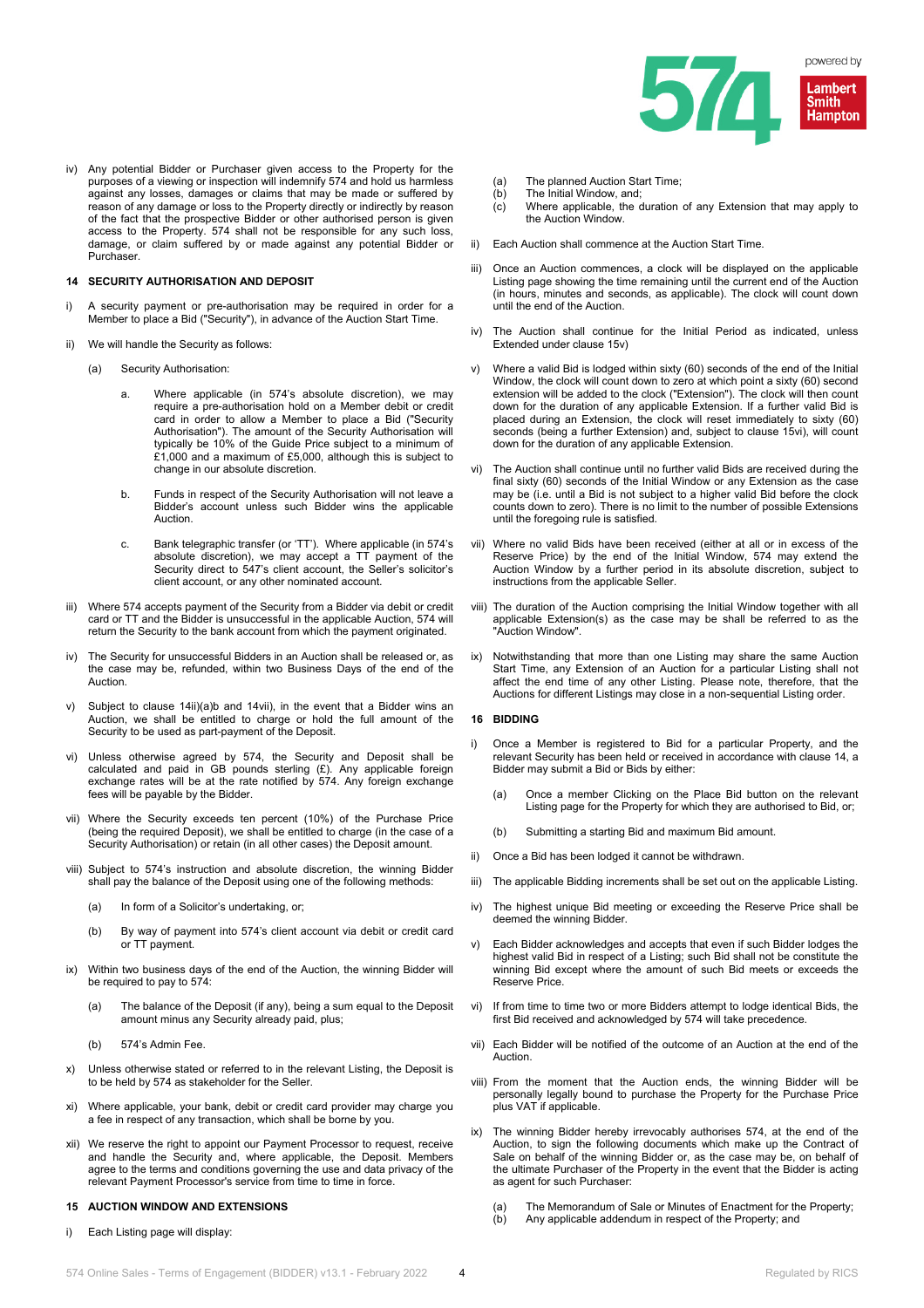

- (c) Any other applicable document necessary to give effect to the agreement for the Sale of the Property.
- x) If a winning Bidder does not comply with the foregoing provisions 574 and/or the Seller reserves the right to treat that failure as the winning Bidder's repudiation of the Contract of Sale on behalf of the Purchaser. In such circumstances, 574 and and/or the applicable Seller may have a claim against the winning Bidder personally for breach of contract.
- xi) If the Purchaser does not comply with the terms of the Contract of Sale, the winning Bidder shall be liable personally to purchase the Property notwithstanding that such Bidder may be acting as agent for the Purchaser.
- xii) The winning Bidder hereby indemnifies 574 (and, where the winning Bidder and the Purchaser are not the same person, the winning Bidder and the Purchaser hereby jointly and severally indemnifies 574) against all liabilities, costs, expenses, damages and losses (including but not limited to all interest, penalties and legal costs and all other reasonable professional costs and expenses) suffered or incurred by 574 arising out of or in connection with the Purchaser's breach of the Contract of Sale.
- xiii) Where the Purchaser is a corporate entity, the winning Bidder warrants and represents that that the Purchaser is properly constituted and authorised to purchase the Property.
- xiv) To the extent required by 574 in order to comply with our Customer Due Diligence requirements and obligations under applicable anti-money laundering regulations (and any related, applicable legislation, rules or regulations), we reserve the right (in our absolute discretion) to make further due diligence enquiries and to seek further verification and/or implement further controls and monitoring systems with respect to any nominee Purchaser.
- xv) If there is a dispute between Bidders, 574 and its professional auctioneers is/are authorised to determine such dispute by whatever means and in whatever manner we in our sole and absolute discretion deem appropriate. If 574 so decides, the Property may be re-offered for sale, whether at auction or otherwise.
- xvi) We may refuse to accept a Bid in our sole and absolute discretion without notice or providing a reason.
- xvii) 574 may, in its absolute discretion, release any prospective Bidder or agent from any personal liability imposed on such Bidder under the terms of the Contract of Sale.
- xviii) 574 will be under no liability to the Bidder or the Purchaser in respect of any loss or damage suffered by the Bidder or the Purchaser as a result of 574 exercising its rights under these Terms.
- xix) If you have any queries about the Bidding process please contact 574.

#### **17 VALUE ADDED TAX**

- i) Unless otherwise stated in a Listing, no Value Added Tax is payable in respect of or attributable to any part of the consideration relating to the sale, letting or transfer or other disposal of the Property or any part of any rent or other payments due from tenants or other occupiers of the Property (including the Seller). If Value Added Tax is to be payable in respect of or attributable to the consideration and such consideration is to be exclusive of Value Added Tax then this will be stated in the Listing.
- The Bidder (or, the Purchaser where the Bidder is acting on behalf of the Purchaser as the case may be) shall indemnify 574 in respect of any costs, claims, damages or penalties whatsoever relating to the non-payment of Value Added Tax in respect of the Deposit.
- iii) Value Added Tax will be payable on all fees and other sums due to 574.

# **18 ELECTRONIC COMMUNICATIONS**

We cannot guarantee that notifications (including Bids) or emails sent to us or by us will not be viewed or intercepted whilst en route. Nor can we guarantee that such notifications or emails sent to us or apparently sent from us are genuine. The nature of electronic notifications and emails makes this impossible. Further, notifications and emails from you may be subject to misrouting, delay or breakdown of service providers on your or our own equipment. This may result in non-receipt or delayed receipt of such notification or email which may not be apparent to sender or recipient.

# **19 INTELLECTUAL PROPERTY RIGHTS**

i) We are the owner or the licensee of all intellectual property rights in the Platform, and in the material published on it. Those works are protected by copyright laws and treaties around the world. All such rights are reserved.

- ii) You may print off one copy, and may download extracts, of any page(s) from the Platform for your personal use and you may draw the attention of others within your organisation to content posted on the Platform.
- iii) You must not modify the paper or digital copies of any materials you have printed off or downloaded in any way, and you must not use any illustrations, photographs, video or audio sequences or any graphics separately from any accompanying text.
- iv) Our status (and that of any identified contributors) as the authors of content on the Platform must always be acknowledged.
- v) You must not use any part of the content on the Platform for commercial purposes without obtaining a licence to do so from us or our licensors.
- vi) If you print off, copy or download any part of the Platform in breach of these Terms, your right to use the Platform will cease immediately and you must, at our option, return or destroy any copies of the materials you have made.
- vii) 574 is a registered trade mark of Lambert Smith Hampton Group Limited.

#### **20 NO RELIANCE ON INFORMATION**

- i) The content on the Platform is not intended to amount to advice on which you should rely. You must obtain professional or specialist advice before taking, or refraining from, any action on the basis of the content on the Platform including any Listing and any decision to Bid on a Property.
- ii) Although we make reasonable efforts to update the information on the Platform, we make no representations, warranties or guarantees, whether express or implied, that the content on the Platform is accurate, complete or up to date.

#### **21 LIMITATION OF LIABILITY**

- i) Nothing in these Terms exclude or limits our liability for death or personal injury arising from our negligence, or our fraud or fraudulent misrepresentation, or any other liability that cannot be excluded or limited by English law.
- ii) To the extent permitted by law, we exclude all conditions, warranties, representations or other terms which may apply to the Platform or any content on it, whether express or implied.
- iii) We will not be liable to any user for any loss or damage, whether in contract, tort (including negligence), breach of statutory duty, or otherwise, even if foreseeable, arising under or in connection with:
	- (a) Use of, or inability to use, the Platform; or
	- (b) Use of or reliance on any content displayed on the Platform.
- iv) Subject to clause 21i), 574 will not be liable for:
	- (a) Loss of profits;
	- (b) Loss of sales;
	- (c) Loss of business;<br>(d) Loss of revenue
	- Loss of revenue;
	- (e) Business interruption;
	- (f) Loss of anticipated savings;
	- (g) Loss of business opportunity;<br>(h) Loss of goodwill:
	- (h) Loss of goodwill;<br>(i) Damage to reput Damage to reputation; or
	- (j) Any indirect or consequential loss or damage
- v) We will not be liable for any loss or damage caused by a virus, distributed denial-of-service attack, or other technologically harmful material that may infect your computer equipment, computer programs, data or other proprietary material due to your use of the Platform or to your downloading of any content on it, or on any website linked to it.
- vi) We assume no responsibility for the content of websites linked on the Platform. Such links should not be interpreted as endorsement by us of those linked websites. We will not be liable for any loss or damage that may arise from your use of them.
- vii) **Subject to clause 21i), 574's total liability to any Member or represented person in respect of all other losses arising under or in connection with these Terms and the use of the Platform, whether in contract, tort (including negligence), breach of statutory duty, or otherwise, shall in no circumstances exceed £1,000,000 (one million pounds sterling).**
- viii) Any reference on the Platform or any document referred to herein to "auctioneer" shall be deemed to refer to 574. Any members or employees of 574 who carry out the obligations of 574 under these Terms do so as representatives of 574 and without personal liability.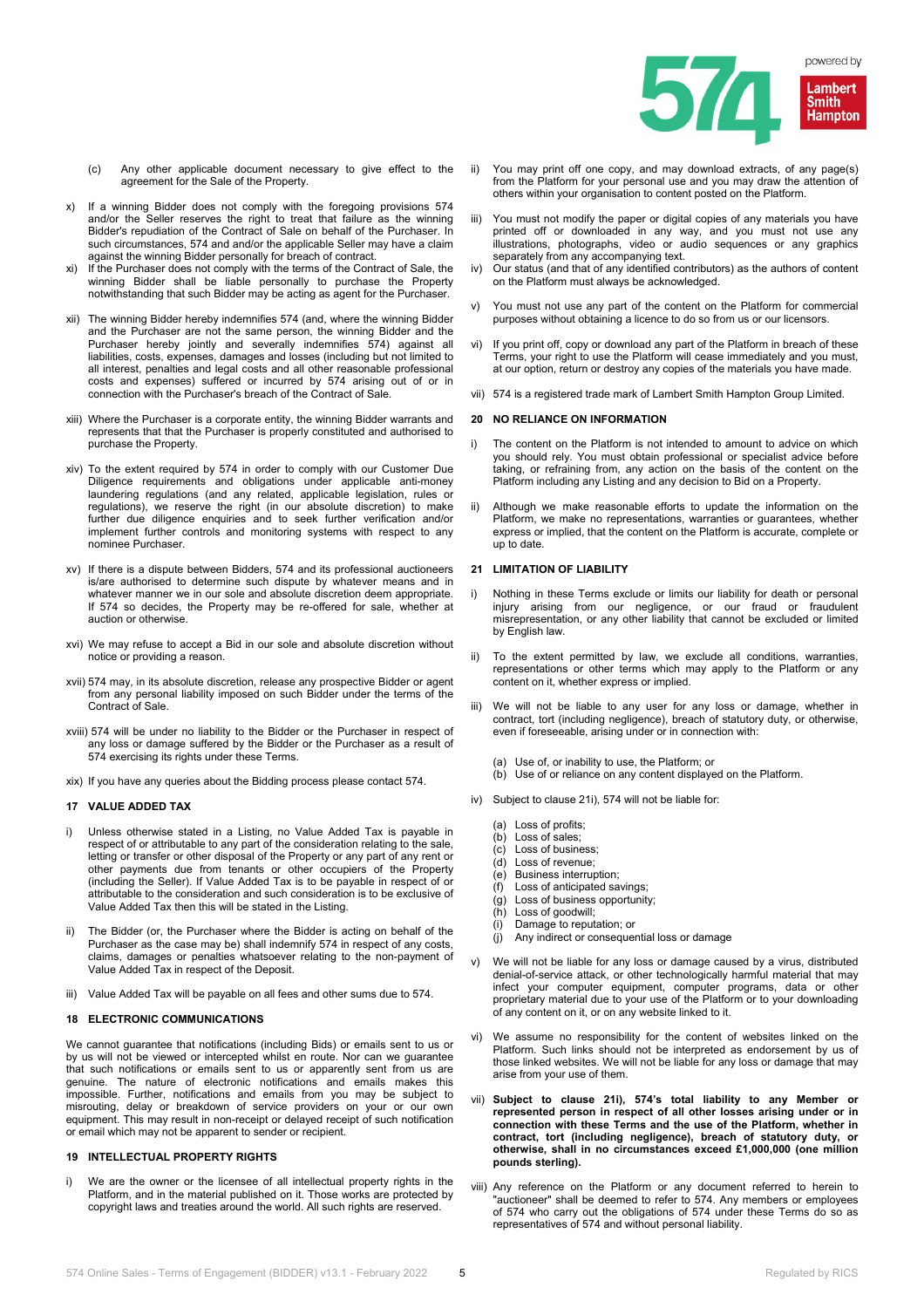

#### **22 UPLOADING CONTENT TO THE PLATFORM**

- i) Whenever you make use of a feature that allows you to upload content to the Platform, or to make contact with 574 or other users or Members of the Platform, you must comply with the content standards set out in our Acceptable Use Policy (Schedule 2).
- ii) You warrant that any such contribution does comply with those standards, and you will be liable to us and indemnify 574 against all liabilities, costs, expenses, damages and losses (including but not limited to all interest, penalties and legal costs and all other reasonable professional costs and expenses) suffered or incurred by 574 arising out of or in connection with any breach of that warranty.
- iii) Except for identification and verification information and documentation provided at the request of 574 or unless otherwise agreed by 574, any content you upload to the Platform will be considered non-confidential and non-proprietary. You retain all of your ownership rights in your content, but you are required to grant us and other users of the Platform a limited licence to use, store and copy that content and to distribute and make it available to third parties including, without limitation, the relevant payment processor and/or the Technical Services Provider.
- iv) We also have the right to disclose your identity to any third party who is claiming that any content posted or uploaded by you to the Platform constitutes a violation of their intellectual property rights, or of their right to privacy.
- v) We will not be responsible, or liable to any third party, for the content or accuracy of any content posted by you or any other user of the Platform.
- vi) We have the right to remove any content you post on the Platform if, in our opinion, such content does not comply with the content standards set out in our Acceptable Use Policy (Schedule 2).
- vii) The views expressed by other users on the Platform do not represent the views of 574 or our values.
- viii) You are solely responsible for securing and backing up your content and making a record of any communication or notification from or to 574 in relation to the Platform.

#### **23 VIRUSES**

- i) We do not guarantee that the Platform will be secure or free from bugs or viruses or other technologically harmful material.
- ii) You are responsible for configuring your information technology, computer programmes and systems in order to access the Platform and send and receive communications or notifications in relation to the Platform. You should use your own virus protection software.
- iii) You must not misuse the Platform by knowingly introducing viruses, trojans, worms, logic bombs or other material which is malicious or technologically harmful. You must not attempt to gain unauthorised access to the Platform, the server on which the Platform is stored or any server, computer or database connected to the Platform. You must not attack the Platform via a denial-of-service attack or a distributed denial-of-service attack. By breaching this provision, you would commit a criminal offence under the Computer Misuse Act 1990. We will report any such breach to the relevant law enforcement authorities and we will co-operate with those authorities by disclosing your identity to them. In the event of such a breach, your right to use the Platform will cease immediately.

#### **24 LINKING TO THE PLATFORM**

- i) You may link to our home page, provided you do so in a way that is fair and legal and does not damage our reputation or take advantage of it.
- ii) You must not establish a link in such a way as to suggest any form of association, approval or endorsement on our part where none exists.
- iii) You must not establish a link to the Platform in any website that is not owned by you.
- iv) The Platform must not be framed on any other site, nor may you create a link to any part of the Platform other than the home page.
- v) We reserve the right to withdraw linking permission without notice.
- vi) The website in which you are linking must comply in all respects with the content standards set out in our Acceptable Use Policy (Schedule 2).
- vii) If you wish to make any use of content on the Platform other than that set out above, please email 574 at max@574.co.uk or call 020 7198 2051.

# **25 THIRD PARTY LINKS AND RESOURCES IN THE PLATFORM**

- i) Where the Platform contains links to other sites and resources provided by third parties, these links are provided for your information only.
- ii) We have no control over the contents of those sites or resources.

#### **26 REGULATION AND COMPLAINTS**

- (i) LSH is regulated by RICS for the provision of surveying services. This means we agree to uphold the RICS Rules of Conduct for Firms and all other applicable mandatory professional practice requirements of RICS, which can be found at **www.rics.org**. As an RICS regulated firm we have committed to cooperating with RICS in ensuring compliance with its standards. The firm's nominated RICS Responsible Principal is Massimo Marcovecchio, Chief Operating Officer, 55 Wells Street, London, W1T 3PT or email mmarcovecchio@lsh.co.u*k*
- (ii) LSH aims to carry out any instructions received in an efficient and professional manner but recognises that in an isolated circumstance there may be complaints. These should be addressed initially to the Head of the LSH office dealing with the instruction.
- (iii) LSH adopts the complaints handling procedures that are required by the RICS, a copy of our Complaints Handling Procedure may be obtained from our National Head of Standards and Practice, 55 Wells Street, London, W1T 3PT or email **NHSP@Ish.co.uk.**

#### **27 DATA PROTECTION**

- i) We collect and process your personal information. All information will be processed in accordance with the applicable Data Protection Laws.
- ii) Only the personal data required by 574 to perform the services of its contract with the Member will be collected and the data will not be further processed for any other purpose other than that for which it was originally collected.
- iii) Personal data provided by the Member to 574 may be disclosed to third parties where necessary to enable 574 to perform the Services.
- iv) Full details of how we process your information can be found on our website. Printed copies of our privacy notice are available on request.
- v) You may change your communication preferences or withdraw from any further communications from us by contacting us at privacy@lsh.co.uk
- vi) Our Privacy Policy (www.574.co.uk), as may be amended from time to time, which sets out the terms on which we process any personal data that we collect from you, or that you provide to us including any data processed by our Technical Services Provider. By using the Platform, you consent to such processing and you warrant that all data provided by you is accurate, complete and up to date.

#### **28 MONEY LAUNDERING REGULATIONS**

#### i) **Member identification**

As with other professional service firms, 574 is under stringent requirements to identify Bidders for the purposes of the anti-money laundering legislation. 574 is likely to request from you, and retain, some information and documentation for these purposes and/or to make searches of appropriate databases. If satisfactory evidence of your identity is not provided within a reasonable time, there may be circumstances in which 574 is not able to give you access to the Platform to bid. 574 shall not be liable to the Bidder or any third party for any liabilities or losses, or for any delay in the sale of the property arising out of its regulatory obligations to identify the Bidder.

#### **Money laundering reporting**

Much of 574's work falls into the regulated sector under the Proceeds of Crime Act 2002 and, as such, we are required to report all knowledge or suspicion (or reasonable grounds for knowledge or suspicion) that a criminal offence giving rise to any direct or indirect benefit from criminal conduct has been committed. Failure to report such knowledge or suspicion would be a criminal offence. This duty to report exists regardless of whether the suspected offence has been, or is about to be, committed by a bidder or by a third party. 574 shall not be liable to the Bidder or any third party for any liabilities or losses, arising out of its regulatory obligations to report.

iii) 574 reserves the right to deny a Member authorisation to bid if they have been convicted of the following:

(a) participation in an organised criminal group and racketeering, including any offence set out in Framework Decision 2008/841/JHA;

(b) terrorism, including any offence set out in Directive (EU) 2017/541 of the European Parliament and of the Council;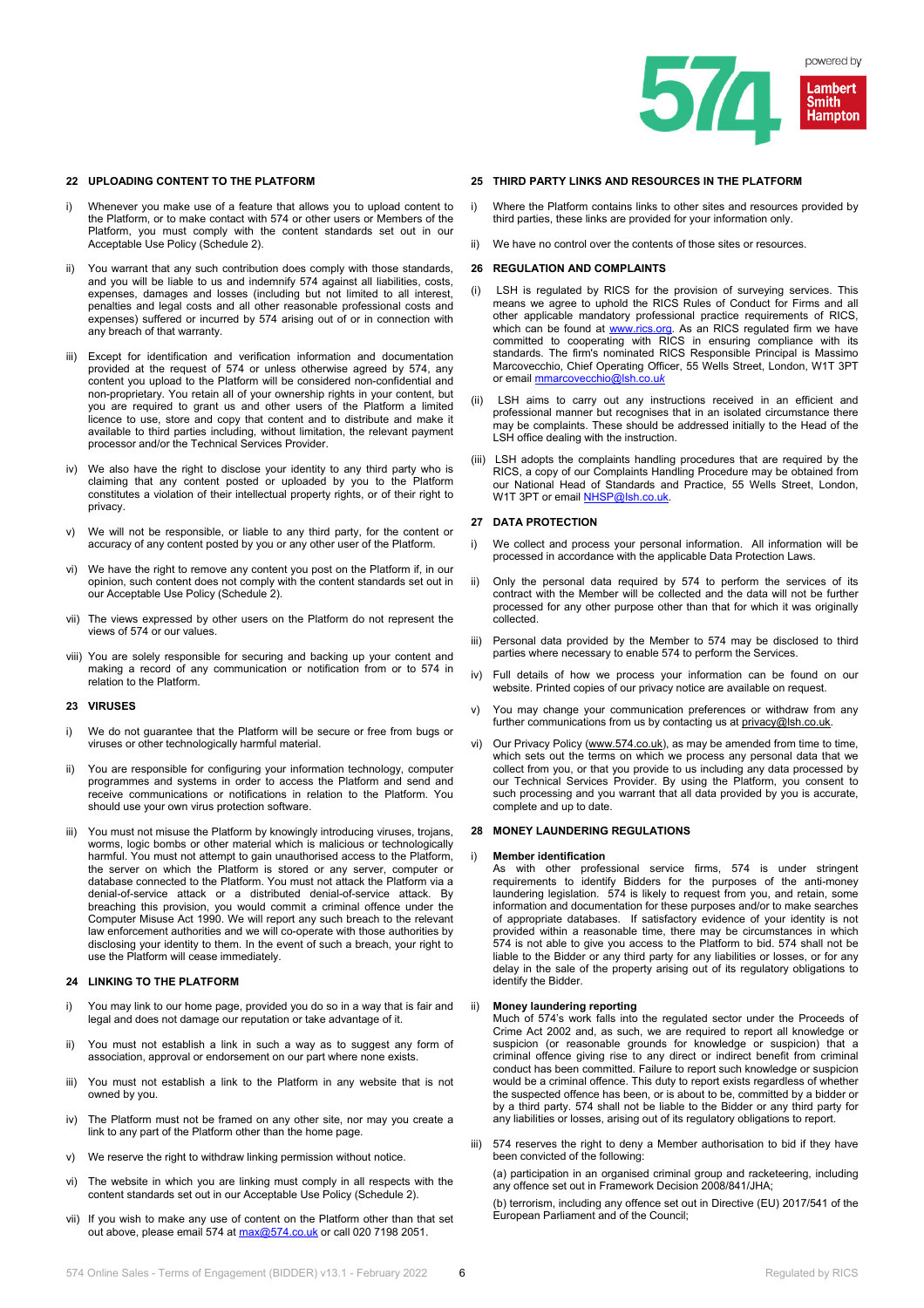

(c) trafficking in human beings and migrant smuggling, including any offence set out in Directive 2011/36/EU of the European Parliament and of the Council and Council Framework Decision 2002/946/JHA;

(d) sexual exploitation, including any offence set out in Directive 2011/93/EU of the European Parliament and of the Council;

(e) illicit trafficking in narcotic drugs and psychotropic substances, including any offence set out in Council Framework Decision 2004/757/JHA;

(f) illicit arms trafficking;

(g) illicit trafficking in stolen goods and other goods;

(h) corruption, including any offence set out in the Convention on the fight against corruption involving officials of the European Communities or officials of Member States of the European Union and in Council Framework Decision 2003/568/JH

(k) counterfeiting and piracy of products;

(l) environmental crime, including any offence set out in Directive 2008/99/EC of the European Parliament and of the Council or in Directive 2009/123/EC of the European Parliament and of the Council;

(m) murder, grievous bodily injury;

(n) kidnapping, illegal restraint and hostage-taking;

(o) robbery or theft;

(p) smuggling;

(q) tax crimes relating to direct and indirect taxes, as laid down in national law;

(r) extortion;

(s) forgery;

(t) piracy;

(u) insider trading and market manipulation, including any offence set out in Directive 2014/57/EU of the European Parliament and of the Council;

(v) cybercrime, including any offence set out in Directive 2013/40/EU of the European Parliament and of the Council

# **29 BRIBERY ACT 2010**

We undertake that we will not engage in any activity, practice or conduct which would constitute an offence under the Bribery Act 2010, and that we have, and will maintain in place, adequate procedures designed to prevent any Associated Person (as defined in the Bribery Act 2010) from undertaking any conduct that would give rise to an offence under the Bribery Act 2010.

#### **30 GOVERNING LAW AND JURISDICTION**

The Terms, and the Agreement of which they form part, shall be governed by and construed in all respects in accordance with English Law and the parties irrevocably and unconditionally submit to the exclusive jurisdiction of the English Courts in relation to any dispute or proceedings arising out of, or in connection with, the Terms or any such Agreement, but without prejudice to 574's right to take proceedings in any other jurisdiction in order to enforce payment of any sums owed to 574.

February 2022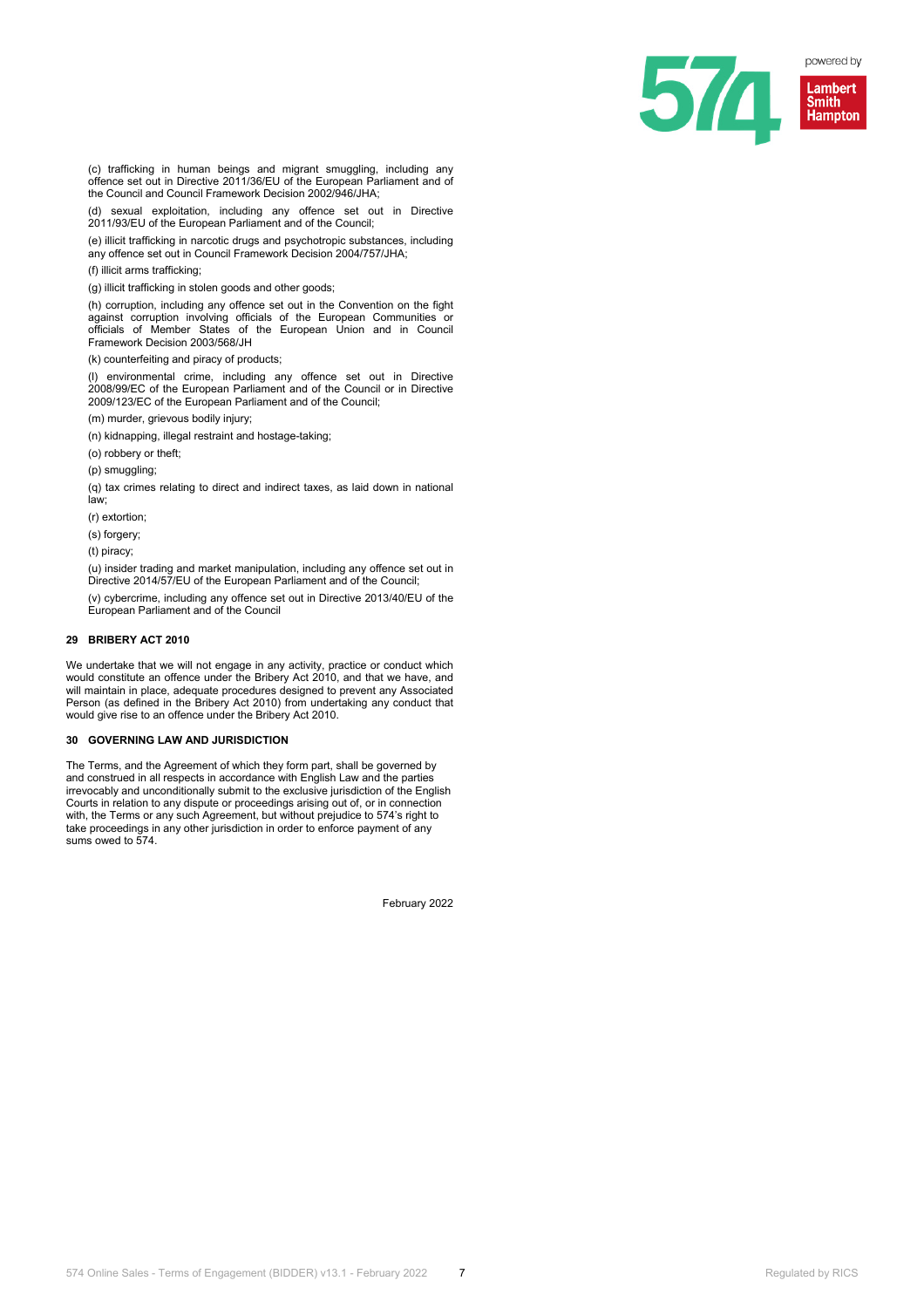

# **SCHEDULE 1 (FORM OF NOTIFICATIONS)**

**Notification Type Explanation Explanation Explanation** 

Legal Documents Update **This email will be sent out when any legal documents have been uploaded for an** online Auction.

**Outbid Notification This email will be sent out to a Bidder when they have been outbid.** 

**Auction Closing Soon (Under Bidders)** This email will be sent out to Under Bidders to inform them that the Auction on which they have placed a Bid will be closing soon.

**Auction Closing Soon (Watchers)** This is sent to watchers who have not placed a Bid on the Property

**Auction Closing Soon (Current Highest Bidder)** This email will be sent out to the current highest Bidder to inform them that the Auction on which they currently have the winning Bid will be closing soon.

**Auction Ended (Unsuccessful Bidders)** This email will be sent to under-Bidders after the Auction has finished.

**Auction Ended (Successful Purchaser)** This email will be sent out to the successful winning Bidder after the Auction has ended

**Under Bidder Reserve Not Met This email will be sent out to the under-Bidders if a Property fails to make its** reserve.

**Highest Bidder Reserve Not Met** This email will be sent out to the highest Bidder if a Property fails to make its Reserve Price

**Watchers Auction Result This email will be sent out after an Auction finishes to everyone that was 'watching'** the Listing without Bidding; to notify them of the result.